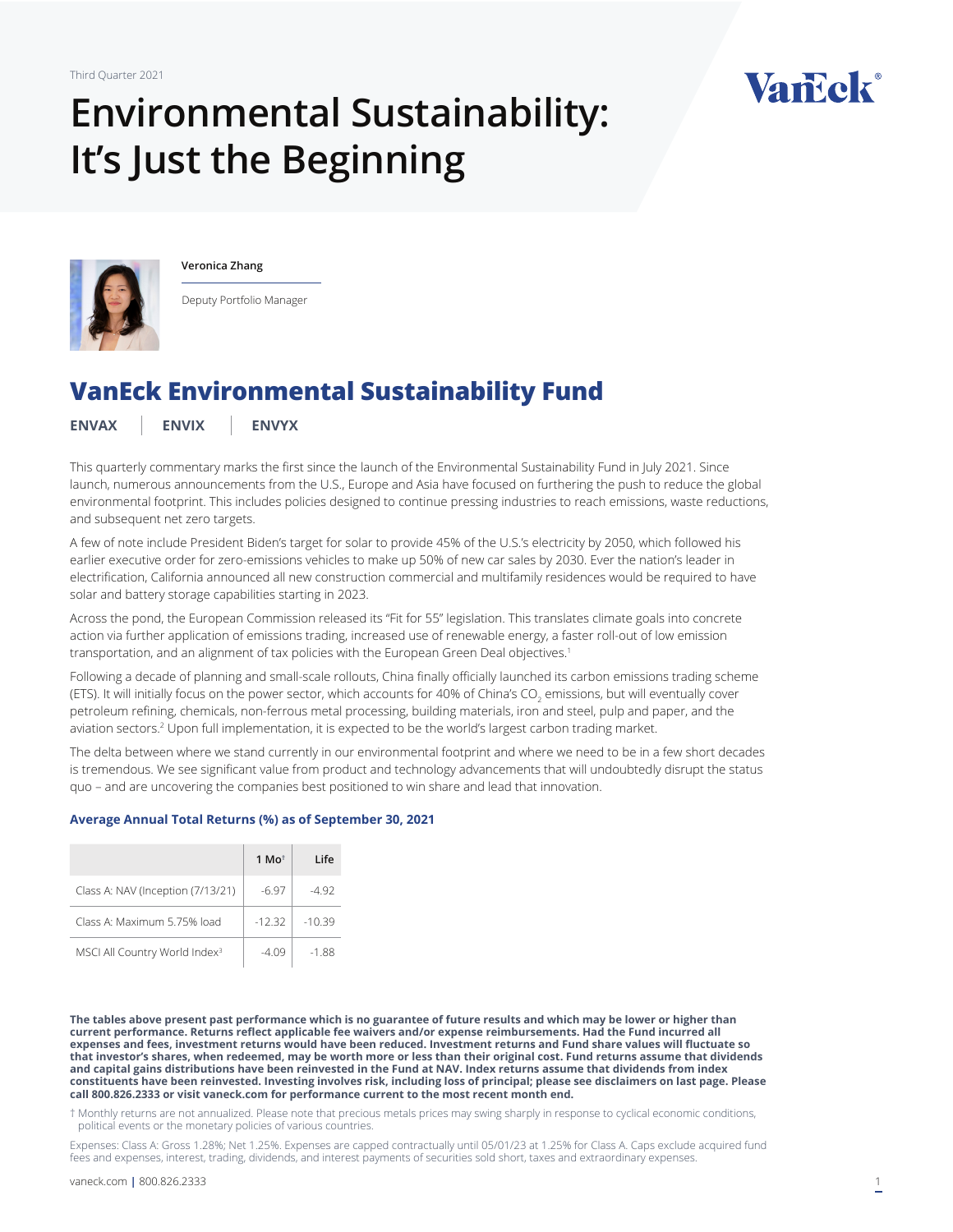### **Mixed Bag: Inflation and Supply Chain**

The portfolio weathered a choppy quarter as global supply chain disruptions and weather-related logistics delays pushed demand to the right. Exposure along the value chain in each of our sustainability sectors resulted in a mixed bag performance-wise, although we are seeing pockets of opportunity develop as the inflation story continues to play out. Companies with best-in-class supply chain management are able to weather the bumpiness in cost inflation, while the backdrop for green infrastructure, renewable project development, and agricultural innovation continues to remain strong amidst unchanged or higher demand projections and policy support.

#### **Renewable Energy Still in High Demand…**

Our largest sector allocation is currently Renewable Energy, where management commentary and channel checks have reinforced the strong demand heading into 2022. However, hiccups in on-time project development and equipment sales due to the semiconductor shortage and freight crunch dampened optimism in the short term. Wind blade manufacturer TPI Composites (1.8% of fund net assets) felt the brunt of the inflationary and supply chain impact and took down EBITDA (earnings before interest taxes, depreciation and amortization) targets on increased input costs (resin, carbon fiber, logistics), which we expect to be transitory and passed through to the end customer in contract re-negotiations.

On the contrary, rooftop solar project developer Sunrun (2.5% of fund net assets) raised 2021 sales guidance on both its first and second quarter earnings announcements (25%-30% in 1Q, 30% in 2Q) and continues to recognize incremental synergies from its Vivint Solar acquisition completed last year. Growth vectors (battery, electric vehicles or "EVs") continue to open its sales channels, but has been overshadowed by installation costs having increased approximately 5% over the past six months (natural gas prices have increased more than 100% in the same timeframe) in an industry accustomed to cost deflation.

With strong policy support in the form of tax credits and more innovation and streamlining through efficient installation, lower cost of capital, and higher component efficiency, rooftop solar remains cost competitive relative to the traditional alternativeseven more so with the integration of batteries, which we believe should see exponential adoption over the near term.

#### **…But Is Only One Driver for Secular Growth in Smart Resource Management**

Smart Resource Management makes up the infrastructure and manufacturing plays to renewable and mobility growth in this era of electrification. Electricity demand is expected to increase +50% from current levels by 2050, with that growth in tandem with the rapid decarbonization of electricity supply. As a result, the grid must grow sustainably, beyond just addressing the rising share of renewables. Mass electrification (EVs, battery storage, and new unforeseen use cases) will drive the need for expansion and upgrades, as well as new capabilities at the distribution level to support two-way flows. The capex required to re-haul an aging piece of embedded infrastructure is enormous, and presents attractive opportunities globally along the entire value chain.

In Q3, the sector led in fund performance, aided by a well-received acquisition announcement from Quanta Services (2.9% of fund net assets), a specialty infrastructure solutions provider for the utility sector. Quanta seeks to acquire Blattner (not held by the fund), a renewable power and storage engineering, procurement and construction (EPC) at accretive multiples pre-synergies. Following the transaction, Quanta will be the largest service provider from renewable energy generation to transmission and distribution, which we believe are the core areas that should benefit from the U.S. grid infrastructure upgrade occurring over the next decade.

#### **Advanced Materials Mixed on Inflationary Environment**

Advanced Materials includes the entire value chain around the electrification of mobility. The ongoing announcements by auto original equipment manufacturers (OEMs) on future rollouts of their EV product suite over the past years and most recently in rapid succession over the past months (Ford, BMW – neither held by the fund) requires a high level of metals and semiconductor use. Both of these have been impacted by the inflationary trends over the past year. We are selective on our investments in this sector with a strong bent toward valuation, particularly taking advantage of short term dislocations amidst an extremely strong demand backdrop.

The quarter reflected mixed performance, with outperformance from companies closer to the consumer offset by those bearing the crunch of higher raw material costs. EV manufacturers (BYD, 3.3% of fund net assets; Tesla, 3.1% of fund net assets) continue to gain share in their respective markets amidst a tight demand backdrop, while auto semi manufacturing leader Infineon (3.6% of fund net assets) continues to build its order book given the global shortage.

#### **Agriculture Technology: Steady as She Goes**

Results in the agriculture technology sector were mixed in the quarter. In general, companies that sit closer to the end consumer, such as Beyond Meat (0.8% of fund net assets) and Oatly (0.5% of fund net assets), lagged as margins tightened due to increased input cost inflation. On the other hand, commodity producers, such as renewable diesel producer Darling Ingredients (1.7% of fund net assets), contributed to performance given healthy renewable diesel prices.

In the near-term, those companies higher in the supply-chain – such as Darling Ingredients and agriculture equipment manufacturer Deere (2.5% of fund net assets)– should benefit from the continued inflationary environment, which has sent crop and crop chemical prices soaring.